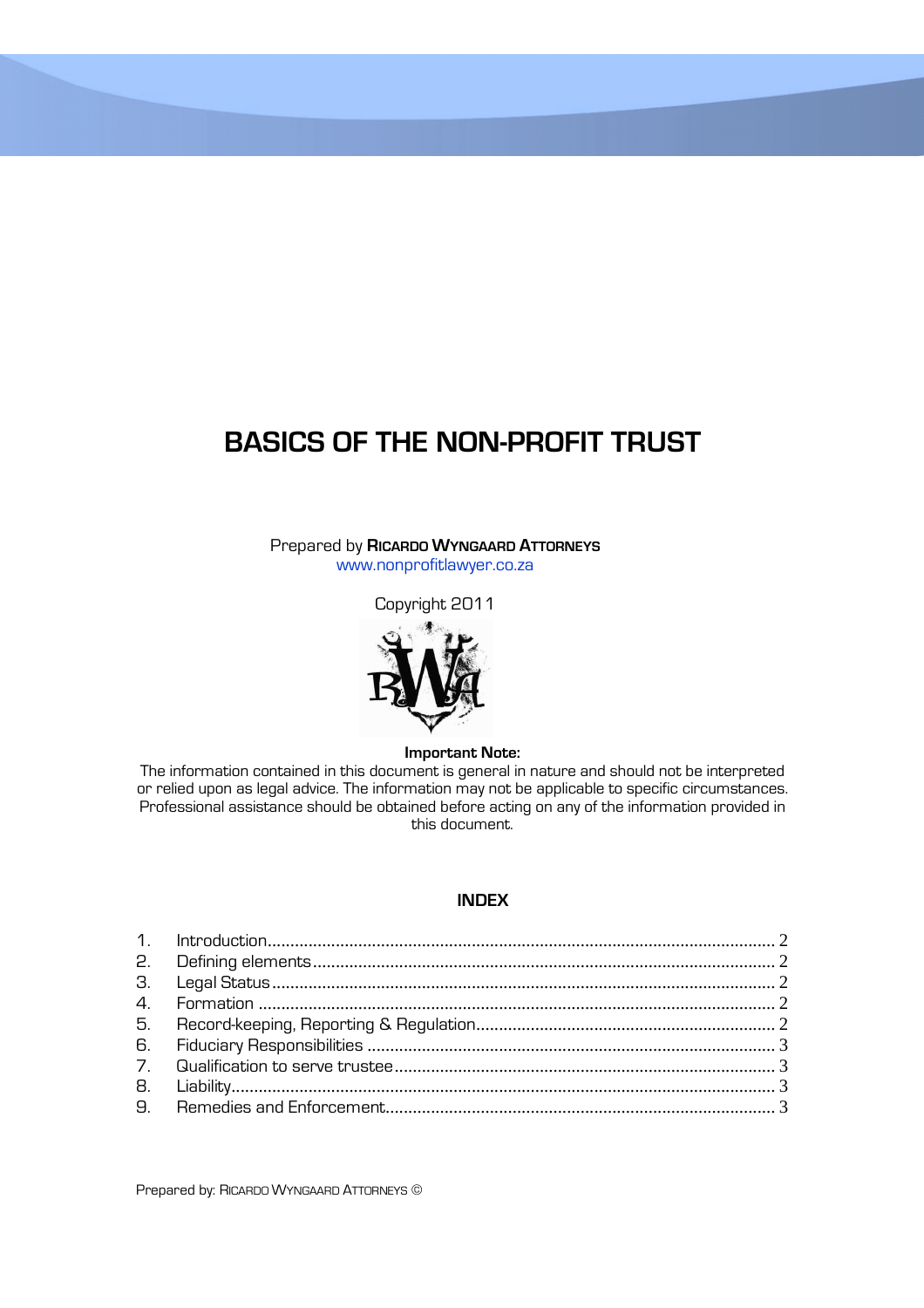## **1. Introduction**

This document is aimed at summarising the main features of a non-profit trust in South Africa.

## **2. Defining elements**

A non-profit trust can only be established in terms of the Trust Property Control Act (the Trust Act). A trust is defined, for purposes of this document, as the arrangement through which:

- ownership in property of one person is by virtue of a trust instrument (trust deed or will) made over or bequeathed to other persons (the trustees)
- for the purpose of administering or disposing of it according to the provisions of the trust instrument
- to achieve the object stated in the trust deed.

The trustees must comply with the provisions of the trust deed, common law and the Trust Act. A trust is a very flexible structure and can be found in different shapes and structures.

## **3. Legal Status**

The courts have determined that a trust is not a separate legal person but a legal institution, *sui generic* (meaning a unique form of entity). The assets and liabilities of a trust vest in the trustees (but not in their personal capacity). The lack of a separate legal personality with trusts is important for purposes of registering trust property and citing the trust as a 'party' during litigation. The lack of legal personality on the part of the trust does not equate to personal liability.

## **4. Formation**

The Trust Act requires that the first trustees must lodge the trust deed with the Master of the High Court. All initial trustees are also required by the Master's office to each also complete and sign an acceptance of trust form. There is no requirement for a minimum number of trustees in the Trust Act.

The Master's office may require the trustees to furnish security to the satisfaction of the Master for the due and faithful performance of his or her duties as trustee. To exempt trustees from furnishing security the Master's office require trustees to provide additional information in relation to the trust and for a letter with prescribed content to be signed by the proposed auditor or accountant of the trust.

## **5. Record-keeping, Reporting & Regulation**

In terms of the Trust Act trustees are not obliged to regularly submit audited financial statements. The trust deed may however require that audited financial statements be